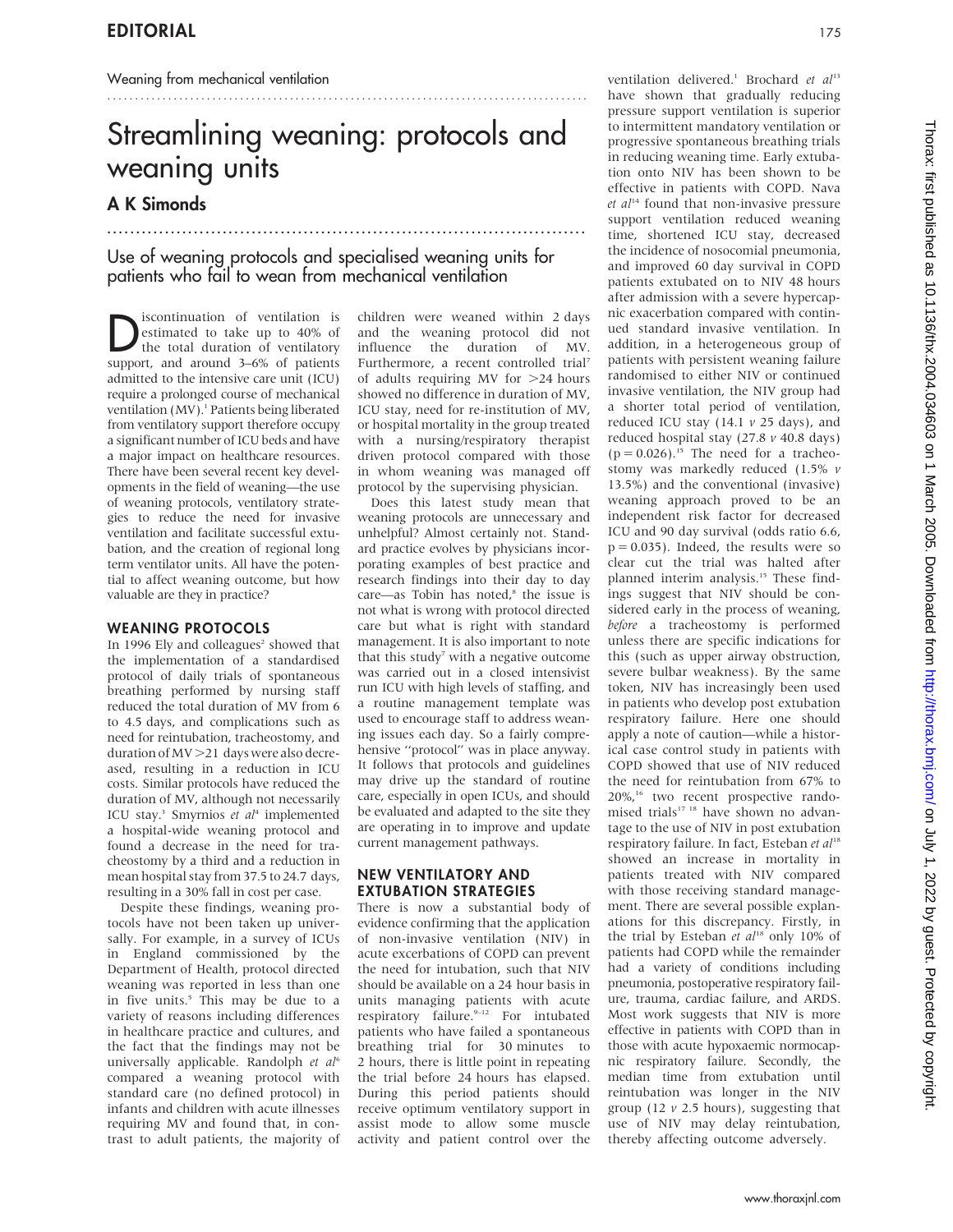Furthermore, spontaneous breathing trials provide an overall guide to ventilatory capacity but signify little regarding cough efficacy and the ability to clear bronchial secretions if an endotracheal tube or tracheostomy is in situ. Salam et  $al^{19}$  evaluated the extent to which cough efficiency (measured by cough peak flow), neurological function, and the volume of endotracheal secretions affects the outcome of extubation in patients who had passed a spontaneous breathing trial. A cough peak flow of less than 60 l/min increased the likelihood of extubation failure nearly fivefold, and the combination of low cough peak flow, volume of secretions .2.5 ml/hour, and failure to respond to simple commands produced an extubation failure rate of 100% compared with only 3% in those without these risk factors. This study<sup>19</sup> was performed in 88 routine ICU admissions with diagnoses including pneumonia, COPD, congestive heart failure, asthma and sepsis, and there was no particular emphasis on neurological or neuromuscular patients. Cough efficacy, neurological status, and the ability to clear secretions are likely to assume even greater importance in patients with neuromuscular weakness, and the results suggest these assessments (including evaluation of bulbar and swallowing function) should be added to spontaneous breathing trials in neuromuscular and neurological groups. Additional strategies such as a combination of NIV and cough insufflator/exsufflator devices<sup>20</sup><sup>21</sup> may be valuable in these patients and reduce the need for tracheostomy ventilation.22 Clearly, in neuromuscular patients with a history of gradual decline before acute ventilatory decompensation, or a progressive condition such as amyotrophic lateral sclerosis/motor neurone disease, failed trials of spontaneous breathing should not be fruitlessly and demoralisingly repeated but should prompt early referral for consideration of long term ventilatory support.

#### WEANING/LONG TERM VENTILATOR UNITS

Having applied strategies to optimise the probability of weaning success, what can be done for patients who fail to wean simply or who are likely to need long term ventilatory support, and how many individuals fall into this category? Various definitions have been used, but weaning delay can be considered to be the need for ventilatory support for more than 2 weeks in the absence of any nonrespiratory factor preventing weaning, and the term weaning failure is used if this persists for 3 weeks or more. In the USA it has been estimated that there are over 11 000 ventilator dependent patients in acute care facilities, costing over \$9 million a day.<sup>23</sup> A 1 year survey<sup>24</sup> in the Northern region of England identified 161 patients with weaning delay; these patients comprised 2.5% of ICU admissions and occupied 6% of ICU beds in the region. A subsequent NHS Modernisation Agency point prevalence survey of critical care facilities in England published in 2002 showed that approximately 8% of ICU patients had weaning delay and 7% weaning failure.<sup>5</sup> The most common reasons for weaning failure were chronic lung disease, cardiac impairment, neurological disease, or neuromuscular disease. As a result of these findings, the NHS Modernisation Agency has recommended the creation of a specialist NIV service integrated into the critical care network and the provision of a UK-wide service for long term invasive and non-invasive respiratory support for patients who have failed to wean.<sup>5</sup> The activity of one such unit is described comprehensively in this issue of Thorax by Pilcher et  $al^{25}$  who present the outcome from a specialised weaning programme over 4 years. Of approximately 150 weaning delay patients who had received MV for around 20 days before transfer to the unit, 38% were weaned completely from ventilatory support, 35% required home ventilation, and 27% died before leaving hospital. Survival was best in patients with neuromuscular disease (who, conversely, were most likely to remain ventilator dependent) and worst in postoperative patients. Length of ICU stay before transfer, age, and APACHE II score on admission were key predictors of outcome. Female sex was associated with an increased probability of weaning, but this finding may be partly a consequence of the high likelihood of Duchenne patients (male) requiring home ventilation. The economic analysis is helpful, but further detailed work is required in this area.

In an earlier study, Smith and colleagues<sup>26</sup> found a survival rate of 90% compared with a predicted survival from APACHE II score of 53% in 40 consecutive admissions to a regional weaning unit. Nearly 30% of these patients required home ventilation—but only three via tracheostomy. To set this within a European perspective, outcome data<sup>27</sup> from a German regional unit accepting patients with weaning delay showed 60% of referrals had COPD, mortality was 24%, and 31% were discharged using NIV. Here, too, the survival rate was related to the underlying diagnosis—patients with thoracic cage and neuromuscular disorders faring better than those with COPD.

In the USA there is a longer tradition of post ICU care delivered in long term facilities, and this has been substantially finance driven. A growing number of case series reports of patients with weaning failure has shown a common pattern—average age on admission of around 70 years, predominant diagnoses of COPD or postoperative cases, with approximately 60% surviving to discharge from the facility, 30% surviving at 1 year, and around half weaned completely from ventilatory support.<sup>28-31</sup> A multicentre study of 23 units commissioned by the US National Association of Long Term Hospitals has recently been set up to identify characteristics of the population at risk, treatment outcome, and estimate costs of care.

The advantages and disadvantages of weaning/long term ventilator units should be considered. Results from the European and US case series would suggest that patients whose primary problem is ventilatory dependence can be managed in a less intensive step down unit, thereby reducing costs and facilitating a focus on ventilatory care and rehabilitation. ICU facilities are freed up for patients requiring more complex care such as those with multisystem failure. Survival improves and favourable 1 and 3 year results can be obtained in some subgroups, particularly patients with neuromuscular disease, although outcome remains relatively poor in the elderly and those with COPD, and families have to travel longer distances to visit patients. These centres tend to have greater familiarity with NIV techniques and are able to provide families and carers with competency training in tracheostomy and ventilatory care, and to develop comprehensive home care packages to speed discharge. However, the outcome from weaning units critically depends on the selection criteria used for admission and can be biased if high risk admissions are refused. In many reports acceptance criteria are not made explicit. In addition, results may be influenced by the fact that, as in the study by Pilcher et al, long term units are likely to accept patients from their own or local ICUs more swiftly, thereby improving outcome.

Assuming, however, that targeting resources in this manner is rational, how many long term ventilatory places are required? The Northern region of England survey<sup>24</sup> included 112 ICU (level 3) beds and suggested that a seven-bed weaning unit would be able to cater for 93% of patients with weaning delay, while a five-bedded unit would cope with 75% of cases of weaning delay—that is, a ratio of around one bed per 20 ICU beds. When planning the allocation of beds it should be recognised that in some countries many weaning failure patients are colonised or infected with methicillin resistant Staphylococcus aureus (MRSA) as a result of prolonged hospital stay and so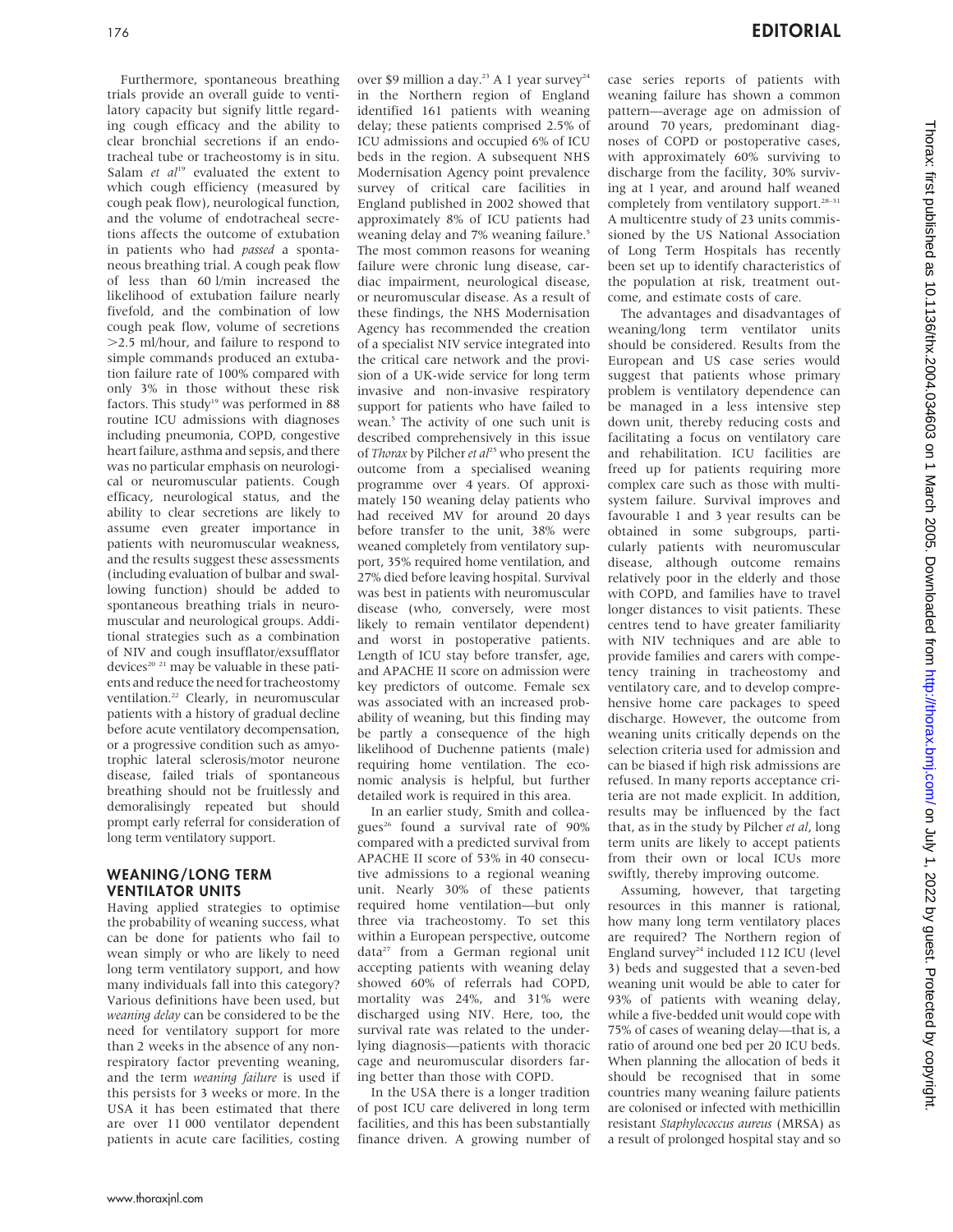will require single cubicle areas. These units are often most usefully placed alongside or combined with high dependency/respiratory intermediate care facilities,<sup>32 33</sup> allowing flexible bed use, and can act as a focus for training in NIV and long term ventilation—not least as subspecialty training in ventilatory support is being considered as part of standard respiratory medicine/pneumology training programmes in Europe.

Thorax 2005;60:175–177. doi: 10.1136/thx.2004.028688

Correspondence to: Dr A K Simonds, Consultant in Respiratory Medicine, Clinical and Academic Department of Sleep and Breathing, Royal Brompton and Harefield NHS Trust, Sydney Street, London SW3 6NP UK; a.simonds@rbh.nthames.nhs.uk

Declaration of interest: AKS is in receipt of research awards from ResMed Ltd and Breas Medical who manufacture ventilators.

#### **REFERENCES**

- 1 MacIntyre NR. Evidence-based guidelines for weaning and discontinuing ventilatory support. Chest 2001;120:375–96S.
- 2 Ely EW, Albert AM, Dunagan DP, et al. Effect on the duration of mechanical ventilation of identifying patients capable of breathing spontaneously. N Engl J Med 1996;335:1864-9.
- 3 Grap MJ, Strickland D, Tormey L, et al. Collaborative practice: development, implementation, and evaluation of a weaning protocol for patients receiving mechanical ventilation. Am J Crit Care 2003;12:454–60.
- 4 Smyrnios N, Connolly A, Wilson MM, et al. Effects of a multifaceted, multidisciplinary, hospital-wide quality improvement program on weaning from mechanical ventilation. Crit Care Med 2002;**30**:1224–30.
- 5 NHS Modernisation Agency Report. Critical care programme. Weaning and long term ventilation. London: NHS Modernisation Agency, 2002.
- 6 Randolph AG, Wypij D, Venkataraman ST, et al. Effect of mechanical ventilator weaning protocols on respiratory outcomes in infants and children: a

Asthma consultations

randomized controlled trial. JAMA 2002;288:2561–8.

- 7 Krishnan JA, Moore D, Robeson C, et al. A prospective, controlled trial of protocol-based strategy to discontinue mechanical ventilation. Am J Respir Crit Care Med 2004;169:673–8.
- 8 Tobin MJ. Of principles and protocols and weaning. Am J Respir Crit Care Med 2004;169:661–2.
- 9 Brochard L, Mancebo J, Wysocki M, et al. Noninvasive ventilation for acute exacerbations of chronic pulmonary disease. N Engl J Med 1995;333:817–22.
- 10 Plant PK, Owen JL, Elliott MW. Early use of noninvasive ventilation for acute exacerbations of chronic obstructive pulmonary disease on general respiratory wards: a multicentre randomised controlled trial. Lancet 2000;355:1931–5.
- 11 **Brochard L**. Non-invasive ventilation for acute exacerbations of COPD: a new standard of care. Thorax 2000;55:817–8.
- 12 British Thoracic Society Standards of Care Committee. Non-invasive ventilation in acute respiratory failure. Thorax 2002;57:192–211.
- 13 **Brochard L**, Rauss A, Benito S, et al. Comparison of three methods of gradual withdrawal from ventilatory support during weaning from mechanical ventilation. Am J Respir Crit Care Med 1994;150:896-903.
- 14 Nava S, Ambrosino N, Clini E, et al. Noninvasive mechanical ventilation in the weaning of patients with respiratory failure due to chronic obstructive pulmonary disease. A randomized controlled trial. Ann Intern Med 1998;128:721–8.
- 15 Ferrer M, Esquinas A, Arancibia F, et al. Noninvasive ventilation during persistent weaning failure: a randomised controlled trial. Am J Respir Crit Care Med 2003;168:70-6.
- 16 Hilbert G, Gruson D, Portel L, et al. Noninvasive pressure support ventilation in COPD patients with postextubation hypercapnic respiratory insufficiency. Eur Respir J 1998;11:1349–53.
- 17 Keenan SP, Powers C, McCormack DG, et al. Noninvasive positive-pressure ventilation for post extubation respiratory distress: a randomised controlled trial. JAMA 2002;287:3238–44.
- 18 Esteban A, Frutos-Vivar F, Ferguson ND, et al. Noninvasive positive-pressure ventilation for respiratory failure after extubation. *N Engl J Med*<br>2004;**350**:2452–60.
- 19 Salam A, Tilluckdharry L, Amoateng-Adjepong Y, et al. Neurologic status, cough, secretions and extubation outcomes. Intensive Care Med 2004;30:1334–9.
- 20 Bach JR. Mechanical insufflation-exsufflation. Comparison of peak expiratory flows with manually assisted and unassisted coughing techniques. Chest 1993;104:1553–62.
- 21 Chatwin M, Ross E, Hart N, et al. Cough augmentation with mechanical insufflation/ exsufflation in patients with neuromuscular weakness. Eur Respir J 2003;21:502–8.
- 22 Bach JR, Ishikawa<sup>'</sup>Y, Kim H. Prevention of pulmonary morbidity for patients with Duchenne muscular dystrophy. Chest 1998;112:1024–8.
- 23 Make BJ. Indications for home ventilation in critical care unit patients. In: Robert D, Make BJ, Leger P, et al, eds. Home mechanical ventilation. Paris: Arnette Blacwell, 1995:229–40.
- 24 Robson V, Poynter J, Lawler PG, et al. The need for a regional weaning centre, a one-year survey of intensive care weaning delay in the Northern region of England. Anaesthesia 2003;58:161–70.
- 25 Pilcher DV, Bailey MJ, Treacher DF, et al. Outcomes, cost and long term survival of patients referred to a regional weaning centre. Thorax 2005;60:187–92.
- 26 Smith IE, Shneerson JM. A progressive care programme for prolonged ventilatory failure: analysis and outcome. Br J Anaesth 1995;75:399–404.
- 27 Schonhofer B, Euteneuer S, Nava S, et al. Survival of mechanically ventilated patients admitted to a specialised weaning centre. Intensive Care Med 2002;28:908–16.
- 28 Scheinhorn DJ, Chao DC, Stearn-Hassenpflug MS, et al. Post-ICU weaning from mechanical ventilation: the role of long-term facilities. Chest 2001;120(6 Suppl):482–4S.
- 29 Scheinhorn DJ, Chao DC, Stearn-Hassenpflug MS. Liberation from prolonged mechanical ventilation. Crit Care Clinics 2002;18:569–95.
- 30 Stoller JK, Xu M, Mascha E, et al. Long-term outcomes for patients discharged from a longterm hospital-based weaning unit. Chest 2003;124:1892–9.
- 31 Dasgupta A, Rice R, Mascha E, et al. Four year experience with a unit for long term ventilation (Respiratory Special Care Unit) at the Cleveland Clinic Foundation. Chest 1999;116:447–55.
- 32 Elliott MW, Baudouin SV. Respiratory intensive care in Europe: lessons for the UK. Thorax 1998;53:725–6.
- 33 Corrado A, Roussos C, Ambrosino N, et al. Respiratory intermediate care units: a European survey. Eur Respir J 2002;20:1343–50.

Consultations for asthma: will greater patient involvement deliver better health? C J Griffiths ...................................................................................

.......................................................................................

Self-management of asthma is a<br>
Somplicated activity, perhaps more<br>
demanding for asthma than for any<br>
other chronic illness Boorle with asthma complicated activity, perhaps more demanding for asthma than for any other chronic illness. People with asthma are faced with an illness whose causes and fluctuations are poorly understood (witness the pages of this journal), to be controlled with an often mysterious collection of inhalers. Our increasingly high expectations of patients' abilities to self-care are fuelled by trials in selected  $\operatorname{populations^1}$  and politicians with visions

of reduced healthcare costs.<sup>23</sup> The realities of asthma self-management are often scepticism and low uptake.<sup>4</sup> The consultation remains the most important opportunity for helping patients to develop the ability to manage their asthma. Rightly, the consultation continues to be subject to a range of critical perspectives.

Social scientists offer a number of deficiencies that hinder success in promoting self-care: the infrequency with which doctors seek and patients air fears about medication and side effects, lack of opportunity for patient involvement in treatment decisions, lack of recognition of the coexistence of lay and popular remedies. We stand accused of an enthusiasm for authoritarian, positivist, illness centred medicine.<sup>5-10</sup> Ethicists show how clinicians can undermine trust by failing to discuss how rationing affects their prescribing or referral decisions;<sup>11</sup> any patient who says their doctor ''prescribes the cheapest of the cheap medicines"<sup>12</sup> is unlikely to value advice. Educationalists and psychologists argue that teaching knowledge about asthma is inadequate and that the key skills needed are goal setting, problem solving, and development of confidence—a view backed by empirical research in the USA.13–15

These perspectives can be grouped together under the general heading of a failure to involve patients sufficiently in their care. Patient centred care is not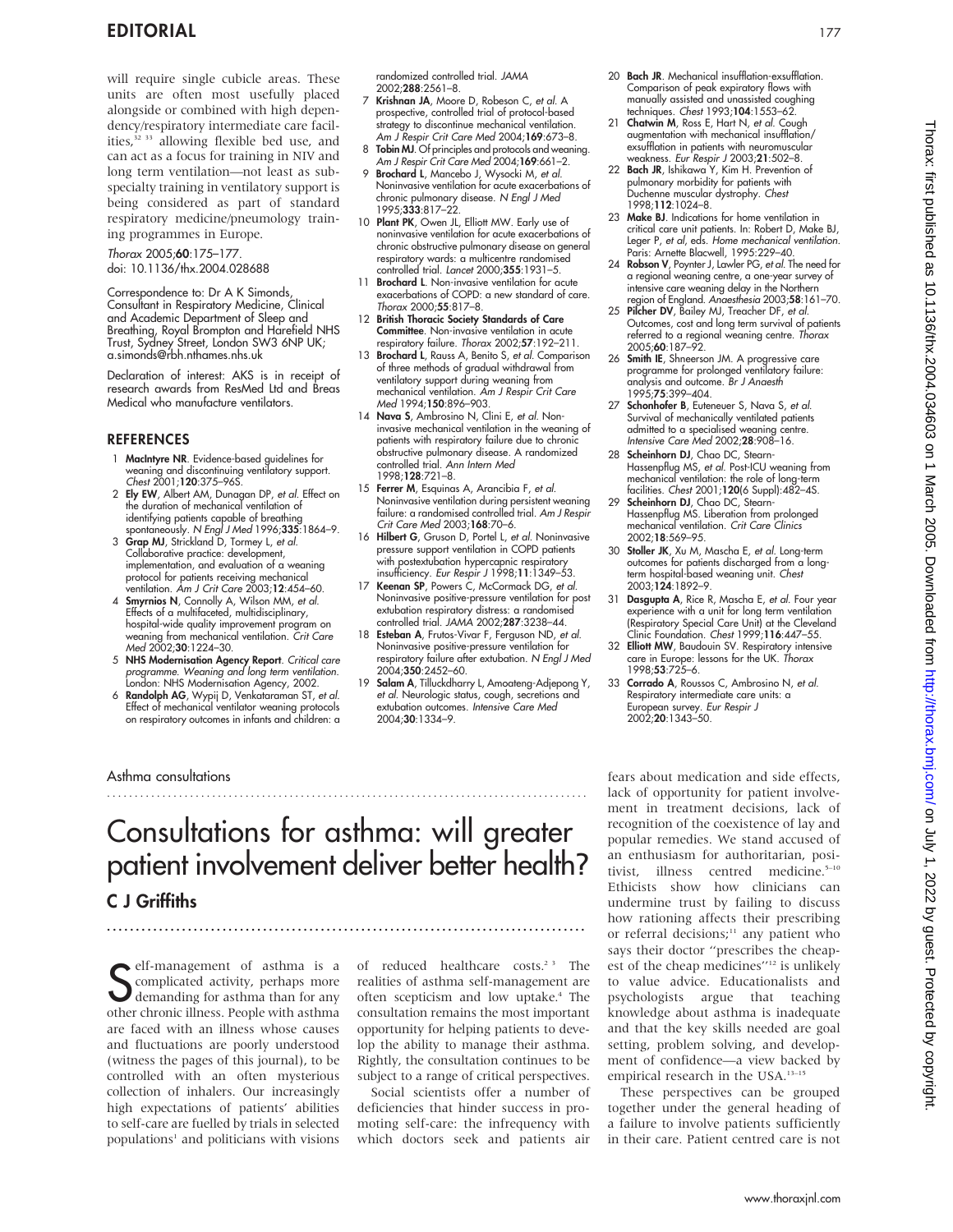about destructive consumerisation and deprofessionalisation,<sup>5 16</sup> but acknowledgment of the complementary expertise and knowledge that patients and professionals bring to the consultation.<sup>17</sup> It incorporates the notion of promoting shared decision making in consultations.<sup>18</sup> <sup>19</sup> It is an explicit goal of healthcare reform.<sup>2</sup> From an ethical standpoint, there is no doubt that patients should exercise autonomy and control over their care. However, while reviews of interventions suggest the goals of increased patient involvement, satisfaction and adherence are often met, improved health and reduced costs have been more elusive.<sup>20</sup> Providing convincing evidence of these benefits remains a most important challenge.

In this issue of Thorax Caress and colleagues bring a useful contribution to this debate. $21$  In a study of asthmatic subjects drawn from primary and secondary care they show that most want to be more involved in decisions about their asthma care. They show that few people live at the extremes of wanting to make decisions without advice or having them made for them. The study is strengthened by combining qualitative data from interviews with patients to illuminate their positions on decision making.

Very similar findings were reported in hypertensive patients in the USA by Strull and colleagues 20 years ago, which suggests that this is a persistent and generalisable finding.22 Using a similar questionnaire design, patients reported higher preferences for involvement than they experienced across five categories. A comparison suggests a trend away from paternalism with fewer patients preferring a fully passive role in 2004 compared with 1984 (14%  $\nu$  47%). It is difficult to predict individual preferences, but previous work shows that the desire for involvement broadly relates to condition, context, and demographic factors. For instance, patients wish for greater involvement in decisions for benign versus malignant breast disease, for routine versus emergency care, $23$  and for emotional compared with physical problems.<sup>19 23-25</sup> In general, younger, more educated people prefer greater involvement.

So what remains concerning patient involvement and respiratory care? Research priorities are to find ways to enhance involvement of patients in consultations (particularly where care is increasingly driven by data collection and contract targets), and then to

evaluate these in trials, testing their effects on health status and health care use. Promising work in this area needs to be tested in settings outside the USA.<sup>13 15</sup> People with asthma from minority ethnic groups have poorer outcomes for asthma and are rarely involved in treatment decisions, even when language barriers are absent.<sup>26</sup> Interventions may be of particular benefit in such groups. Layled education programmes for people with chronic disease are becoming integral to modern health care, but with little evaluation.3 We need to find out how effective these are in promoting more effective consultations and better health, and whether integration with more traditional professionally led education creates benefits or new problems.

Patients were asking for more involvement in 1984 and continue to do so 20 years later. Our response might improve the health of people with asthma.

The sociologist Talcott Parsons wrote in 1951:

''By the same institutional definition the sick person is not, of course, competent to help himself, or what he can do is, except for trivial illness, not adequate. But in our culture there is a special definition of the kind of help he needs, namely, professional, technically competent help. The nature of this help imposes a further disability or handicap upon him. He is not only generally not in a position to do what needs to be done, but does not 'know' what needs to be done or how to do it. It is not merely that he, being bedridden, cannot go down to the drug store to get what is needed, but that he would, even if well, not be qualified to do what is needed and to judge what needs to be done."<sup>27</sup>

Thorax 2005;60:177–178. doi: 10.1136/thx.2004.033506

Correspondence to: Professor C J Griffiths, Institute of Community Health Sciences, Barts and the London, Queen Mary's School of Medicine and Dentistry, London E1 4NS; c.j.griffiths@qmul.ac.uk

#### **REFERENCES**

- 1 Gibson PG, Powell H, Coughlan J, et al. Selfmanagement education and regular practitioner review for adults with asthma (Cochrane Review). The Cochrane Library. Issue 1. Oxford: Update Software, 2003:1–47.
- 2 Wanless D. Securing our future health: taking a long-term view. London: HM Treasury, 2002.
- 3 Donaldson L. Expert patients usher in a new era of opportunity for the NHS. BMJ 2003;326:1279–80.
- 4 Jones A, Pill R, Adams S. Qualitative study of views of health professionals and patients on guided self management plans for asthma. *BMJ*<br>2000;**321**:1507–10.
- 5 Fitzpatrick M. The doctors they deserve. Br J Gen Pract 2004;54:795.
- 6 Scambler G. Health and social change. Buckingham: Oxford University Press, 2002.
	- 7 Brown JB, Boles M, Mullooly JP, et al. Effect of clinician communication skills training on patient satisfaction. A randomized, controlled trial. Ann Intern Med 1999;131:822–9.
	- 8 Barry CA, Stevenson FA, Britten N, et al. Giving voice to the lifeworld. More humane, more effective medical care? A qualitative study of doctor-patient communication in general practice. Soc Sci Med 2001;53:487–505.
	- 9 Stevenson FA, Britten N, Barry CA, et al. Selftreatment and its discussion in medical consultations: how is medical pluralism managed in practice? Soc Sci Med 2003;57:513–27.
	- 10 Stevenson FA, Barry CA, Britten N, et al. Doctorpatient communication about drugs: the evidence for shared decision making. Soc Sci Med 2000;50:829–40.
	- 11 **Jones IR**, Berney L, Kelly M, et al. Is patient involvement possible when decisions involve scarce resources? A qualitative study of decisionmaking in primary care. *Soc Sci Med*<br>2004;**59**:93–102.
	- 12 Griffiths C, Kaur G, Gantley M, et al. Influences on hospital admission for asthma in south Asian and white adults: qualitative interview study. BMJ 2001;323:962.
	- 13 Clark NM, Gong M, Schork MA, et al. Impact of education for physicians on patient outcomes. Pediatrics 1998;101:831-6.
	- 14 **Bandura A**. Self-efficacy: toward a unifying theory of behavioral change. Psychol Rev 1977;84:191–215.
	- 15 Lorig K, Sobel D, Stewart A. Evidence suggesting that a chronic disease self-management program can improve health status while reducing hospitalization: a randomized trial. Med Care 1999;37:5–14.
	- 16 Lupton D. Consumerism, reflexivity and the medical encounter. Soc Sci Med 1997;45:373–81.
	- 17 Lorig K. Partnerships between expert patients and physicians. Lancet 2002;359:814–5.
	- 18 Stewart MA. Effective physician-patient communication and health outcomes: a review. CMAJ 1995;152:1423–33.
	- 19 Guadagnoli E, Ward P. Patient participation in decision-making. Soc Sci Med 1998;47:329–39.
	- 20 Lewin SA, Skea ZC, Entwistle V, et al. Interventions for providers to promote a patientcentred approach in clinical consultations (Cochrane Review). In: The Cochrane Library. Issue 1. Chichester: John Wiley & Sons, 2004.
	- 21 Caress A-L, Beaver K, Luker K, et al. Involvement in treatment decisions: what do adults with asthma want and what do they get? Results of a cross sectional survey. Thorax 2005;60:199–205.
	- 22 Strull WM, Lo B, Charles G. Do patients want to participate in medical decision making? JAMA 1984;252:2990–4.
	- 23 Adams RJ, Smith BJ, Ruffin RE. Patient preferences for autonomy in decision making in asthma management. Thorax 2001;56:126–32.
	- 24 Gibson PG, Talbot PI, Toneguzzi RC. Selfmanagement, autonomy, and quality of life in asthma. Chest 1995;107:1003–8.
- 25 McKinstry B. Do patients wish to be involved in decision making in the consultation? A cross sectional survey with video vignettes. BMJ<br>2000;**321**:867–71.
- 26 Foster G, Griffiths C. Ethnic differences in consultations for asthma: a qualitative and quantitative study. Cambridge: Society for Academic Primary Care, Annual Scientific Meeting, 2003.
- 27 Parsons T. The social system. New York: Free Press, 1951.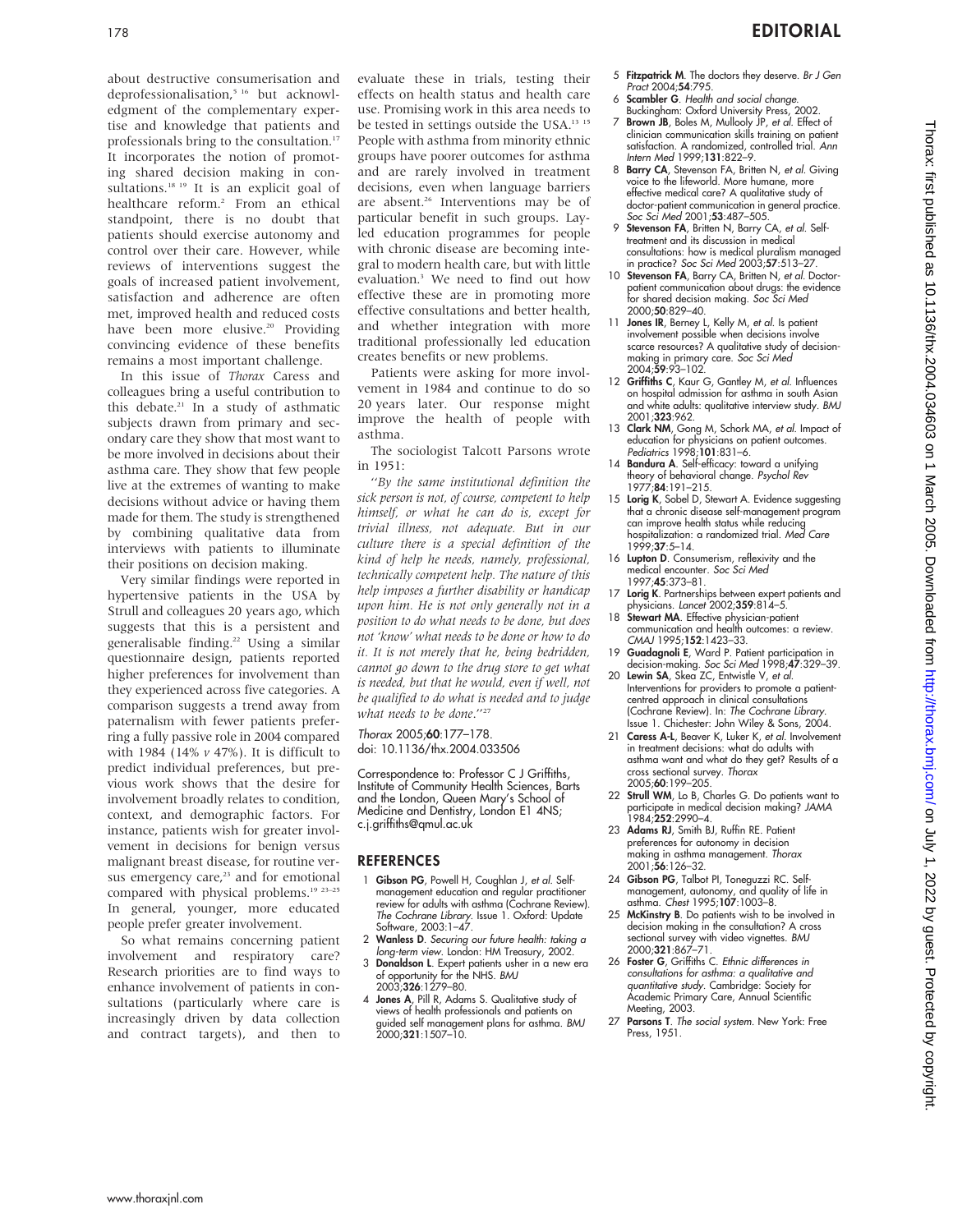#### Exhaled biomarkers in asthma

# The exhaled biomarker puzzle: bacteria play their card in the exhaled nitric oxide–exhaled breath condensate nitrite game

...................................................................................

I Horvath

## Exhaled NO and nitrite as potential biomarkers in asthma

The measurement of exhaled biomar-<br>kers has gained increasing interest<br>in recent years, mainly driven by the<br>unmet clinical need to monitor airway he measurement of exhaled biomarkers has gained increasing interest in recent years, mainly driven by the inflammation and the response to antiinflammatory treatment. The current issue of Thorax contains two important publications in this rapidly growing field. The study by Pijnenburg et al shows how exhaled nitric oxide (NO) measurement can serve clinical practice, $\frac{1}{1}$  while the investigation by Marteus et al draws attention to the potential pitfalls of measuring nitrite in exhaled breath condensate (EBC).<sup>2</sup>

It was hardly more than a decade between the discovery by Gustaffson et al in 1991 that the exhaled breath contains NO and the approval of such a measurement for clinical practice to monitor the effect of anti-inflammatory treatment in asthma.<sup>34</sup> The road has been paved by approximately 2000 publications on the measurement of the fractional concentration of exhaled nitric oxide (FENO) in health and disease, including three guidelines which provide methodological recommendations by internationally known experts in the field and endorsed by the European Respiratory Society (ERS) and/or the American Thoracic Society  $(ATS).<sup>5-7</sup>$  By using these recommendations, exhaled NO can be measured reproducibly and data from different laboratories can be compared.

Exhaled NO has been extensively studied as a marker of airway inflammation in asthma and it serves as a prototype for the application of biomarkers to the management of the inflammatory component of asthma. Can monitoring  $FE_{NO}$  in addition to symptoms and spirometry contribute to asthma control? The paper by Pijnenburg et al in this issue of Thorax provides a positive answer to this question.1 In a longitudinal study the authors determined whether  $FE<sub>NO</sub>$  predicted asthma relapse in 40 children with asymptomatic asthma followed for 24 weeks after discontinuation of treatment with inhaled corticosteroids (ICS). The children were enrolled in the study at the moment when discontinuation of ICS was considered because of lack of symptoms for more than 6 months at a stable dose of ICS. This ensured that the study was undertaken in a real clinical context (and the withdrawal of treatment did not occur solely for the purpose of the study). The main finding was that an increase in  $FE_{NO}$  predicted loss of asthma control in patients with no symptoms or changes in spirometric parameters. The authors found that increased  $FE_{NO}$  predicted asthma relapse with a sensitivity of 71% and a specificity of 93% using a cut-off  $FE_{NO}$ value of 49 ppb. This finding has important clinical implications because an increase in  $FE_{NO}$  warns the clinician of worsening airway inflammation, indicating the need to start treatment before symptoms appear. In another longitudinal study Jones et al<sup>8</sup> studied FE<sub>NO</sub> as a predictor of loss of asthma control in relation to withdrawal of steroids in adults. Exhaled NO levels were measured weekly for 11 weeks in 78 subjects with asthma who abruptly stopped treatment with ICS. The authors found that, in subjects who eventually experienced loss of control, exhaled NO levels increased more rapidly and to significantly higher levels than in those remaining clinically stable. Similar to the results of Pijnenburg et al in children, they found that exhaled NO levels measured at the visit before loss of control occurred predicted the upcoming exacerbation (positive predictive value of 80–90%) at a time when symptoms were stable.

Although as yet we do not know whether using exhaled NO measurements to guide anti-inflammatory treatment in asthma in addition to traditional means of monitoring would improve asthma control, both studies indicate that exhaled NO can serve as a marker of loss of asthma control and

may be useful in clinical decision making.

While a decade was enough for exhaled NO measurement to enter clinical practice, the same decade was only good enough to give a boom to research for measurement of biomarkers in EBC. It is easy to collect, requiring only the noninvasive collection of exhaled breath for 10–20 minutes in a cold trap. The fluid obtained is a complex diluted solution of diverse biomarkers with various chemical stabilities including a number of constituents.9 10 Because of the complexity of EBC and the fact that it is a much diluted sample, there are still a number of uncertainties surrounding it. Although there is an expectation that this sampling method will be clinically useful, there are still several unresolved issues, many of which are highlighted in the report by the ERS/ATS Task Force entitled ''Exhaled Breath Condensate'' which is awaiting ATS approval for publication.

In this issue of Thorax an important study by Marteus et al<sup>2</sup> addresses the relation between exhaled NO and EBC nitrite/nitrate concentration. The authors performed a carefully designed study which assessed the source of nitrite in orally collected EBC, compared nitrite levels between oral and tracheal EBC samples, and investigated the influence of nitrate intake and antibacterial mouthwash on the nitrite concentration in oral EBC samples, nasal air condensates, and on  $FE_{NO}$ . Their findings can be summarised as follows: (1) nitrate levels in EBC are influenced by dietary intake; (2) nitrate is reduced to nitrite primarily by bacterial activity which takes place mainly in the oropharyngeal tract in healthy subjects; and (3) there is a substantial contribution of nitrite from the oropharyngeal tract during oral EBC collection. The findings of this study draw attention to the acknowledged pitfall of oral EBC sampling—namely, the potential nasooropharyngeal influence on mediator levels. They also question, to some extent, the reliability of oral EBC nitrite in reflecting lower airway NO production and its ability to serve as a marker of airway inflammation.<sup>11-15</sup> The study also highlights the importance of potential external contamination (the authors covered the condensing surface with a specific plasma layer to minimise nitrite contamination) and emphasises the need for great care when measuring mediators which occur in such a low concentration in the EBC.

Thorax 2005;60:179–180. doi: 10.1136/thx.2004.034603

Correspondence to: Dr I Horvath, National Koranyi Institute for Pulmonology, Department of Pathophysiology, Budapest, Piheno u. 1, H-1529 Hungary; hildiko@koranyi.hu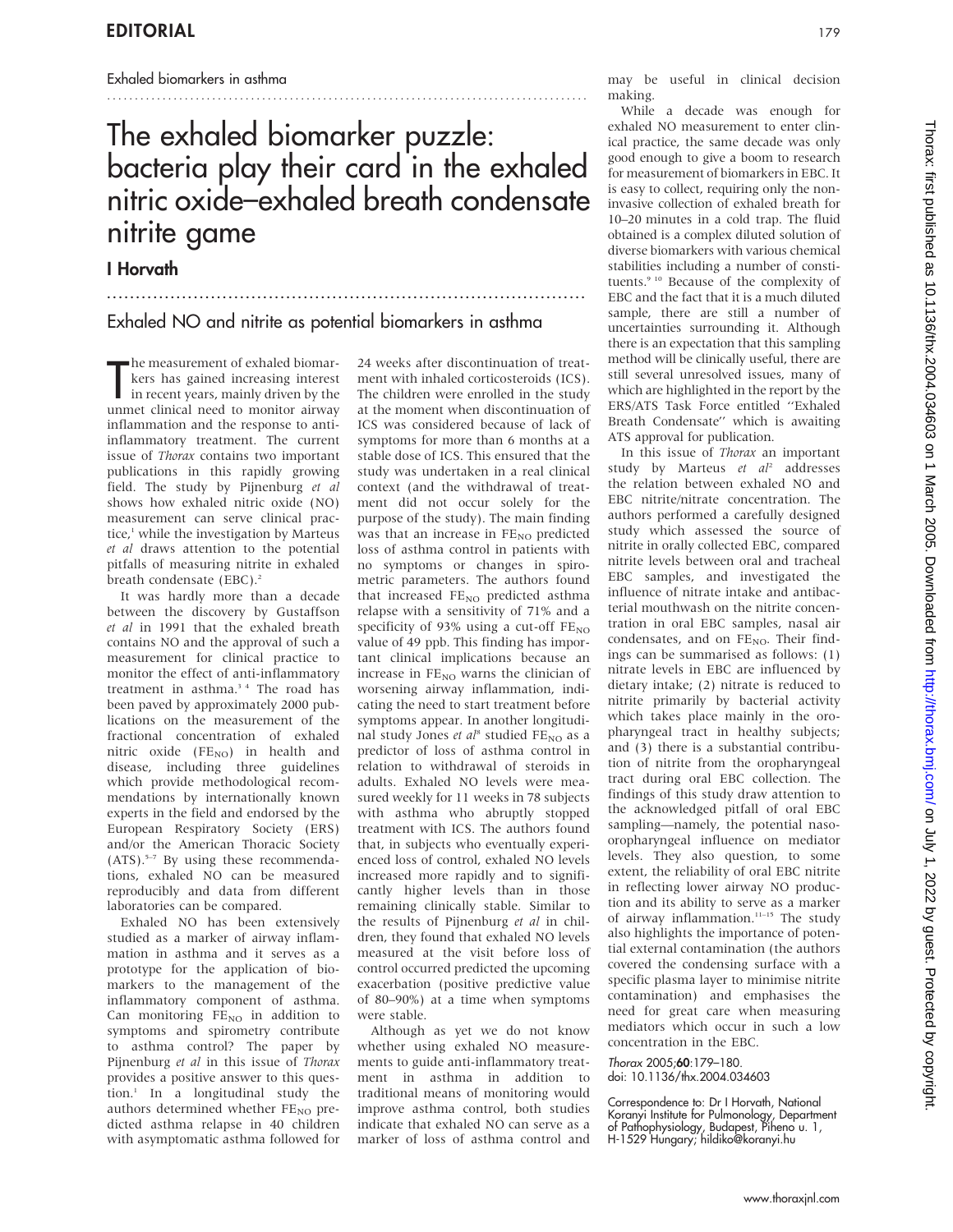#### REFERENCES

- Pijnenburg MW, Hofhuis W, Hop WC, et al. Exhaled nitric oxide predicts asthma relapse in children with clinical asthma remission. Thorax 2005;60:215–18.
- 2 **Marteus H**, Törnberg DC, Weitzberg E, *et al.*<br>Origin of nitrite and nitrate in nasal and exhaled breath condensate and the relation to nitric oxide formation. Thorax 2005;60:219–25.
- 3 Gustafsson LE, Leone AM, Persson MG, et al. Endogenous nitric oxide is present in the exhaled air of rabbits, guinea pigs and humans. Biochem Biophys Res Commun 1991;181:852–7.
- 4 Silkoff P, Carlson M, Bourke T, et al. The Aerocrine exhaled nitric oxide monitoring system NIOXX is cleared by the US Food and Drug Administration for monitoring therapy in asthma. J Allergy Clin Immunol 2004; 114: 1242-56.
- 5 Kharitonov S, Alving K, Barnes PJ. Exhaled and nasal nitric oxide measurements:

#### Interventional bronchoscopy

.......................................................................................

#### recommendations. European Respiratory Society Task Force. Eur Respir J 1997;10:1683-93.

- 6 American Thoracic Society. Recommendations for standardized procedures for the on-line and offline measurement of exhaled lower respiratory nitric oxide and nasal nitric oxide in adults and children—1999. Am J Respir Crit Care Med 1999;160:2104–17.
- 7 Baraldi E, de Jongste JC. Measurement of exhaled nitric oxide in children. Eur Respir J 2001;20:223–37.
- 8 Jones SL, Kittelson J, Cowan JO, et al. The predictive value of exhaled nitric oxide measurements in assessing changes in asthma control. Am J Respir Crit Care Med 2001;164:738–43.
- 9 Kharitonov SA, Barnes PJ. Exhaled markers of pulmonary disease. *Am J Respir Crit Care Med*<br>2001;**163**:1693–722.
- 10 Horvath I. Exhaled breath condensate in disease monitoring. Clin Pulm Med 2003;10:195–200.
- 11 Dweik RA, Comhair SAA, Gaston B, et al. Nitric oxide chemical events in the human airway during the immediate and late antigen induced asthmatic response. Proc Natl Acad Sci USA 2001;98:2622–7.
- 12 Hunt J, Byrns RE, Ignarro LJ, Gaston B. Condensed expirate nitrite as a home marker for acute asthma. Lancet 1995;**346**:1235–6.
- 13 Ganas K, Loukides S, Papatheodorou G, et al. Total nitrite/nitrate in expired breath condensate of patients with asthma. Respir Med 2001;95:649–54.
- 14 Kharitonov SA, Donnelly LE, Montuschi P, et al. Dose-dependent onset and cessation of action of inhaled budesonide on exhaled nitric oxide and symptoms in mild asthma. *Thorax*<br>2002;**57**:889–96.
- 15 Formanek W, Inci D, Lauener RP, et al. Elevated nitrite in breath condensates of children with respiratory disease. Eur Respir J  $2002 \cdot 19.487 - 91$

# Brave new world for interventional bronchoscopy

...................................................................................

## T P Toma, D M Geddes, P L Shah

New applications for interventional bronchoscopy

Intil recently, interventional bron-<br>
choscopy was limited to foreign<br>
body removal, debulking endochoscopy was limited to foreign bronchial tumours, or insertion of stents for the palliation of lung cancer. Most of these procedures are performed with a rigid bronchoscope under general anaesthesia by thoracic surgeons. As a result, only a few respiratory physicians developed an interest in interventional bronchoscopy. The small range of interventions has meant that, up to now, interventional bronchoscopy has been less glamorous than, for example, interventional cardiology.

Will this situation change? Firstly, there is an increased interest in transbronchial fine needle aspiration (TBNA) for staging lung cancer and in endobronchial ultrasound guided TBNA.<sup>1</sup> The latter technique samples suspicious lymph nodes as small as 5 mm and has the potential for replacing mediastinoscopy. Secondly, tumours can be debulked with electrocautery, photodynamic therapy or lasers, and stents can be inserted under local anaesthesia with flexible bronchoscopes.

Recent research has driven an expansion of interventional bronchoscopy for some of the more common non-malignant respiratory diseases. Bronchial thermoplasty for the treatment of asthma is close to receiving FDA approval. This procedure, performed under local anaesthesia, involves the obliteration of smooth muscle in airways larger than 3 mm by applying radiofrequency energy. An endobronchial probe is passed through the working channel of the bronchoscope and applied to the airway wall. A controlled amount of energy is delivered which heats and destroys the muscle. Smooth muscle ablation causes a reduction in bronchial hyperreactivity and early studies suggest an improvement in asthma control. Pilot human trials have shown that the method is safe and can decrease airway hyperreactivity in patients with moderate asthma.<sup>2</sup> <sup>3</sup> Studies on patients with more severe or steroid dependent asthma are currently underway.

A number of procedures are being developed to improve breathlessness in severe emphysema. These aim to achieve volume reduction by bronchoscopy rather than surgery. The basic idea is to induce collapse of the worst affected lobe or segments by blocking the relevant airways with one-way valves. A number of such valves are available and have been designed to block inspiration while allowing drainage of expired air and secretions. This results in controlled deflation of the target segment or lobe. The valves are inserted directly through the working channel of the fibrescope or over a guide wire using the Seldinger technique.

More than 100 patients have been treated in this way and the safety record to date is encouraging.4–6 The valves remain in place and have only seldom been implicated in cough or distal infection. Worthwhile improvements in lung function and quality of life have been reported in up to a third of patients and failure is probably due to collateral ventilation from surrounding lung units. This is not surprising since only patients with very severe emphysema have so far been treated and more work needs to be done to define the most suitable patients. A pivotal randomised trial is now underway.

While bronchoscopic valve placement has been proposed for patchy (heterogeneous) emphysema, an alternative intervention has been suggested for diffuse (homogeneous) emphysema. This involves the creation of extraanatomical airways to bypass the flow limiting segment airways in expiration. A needle catheter is used to make fenestrations connecting emphysematous lung to nearby cartilaginous airways, and these holes are held open by ''spiracles'' (similar to small vascular stents). Pilot studies have shown that these fenestrations can be created safely and have a beneficial effect on lung function.<sup>7 8</sup> There is, however, a tendency for the fenestrations to become blocked by granulation tissue.

Bronchoscopic instillation of delivery systems for slow release of drugs may open up new perspectives in the localised treatment of lung conditions. Some polymers have thermotropic properties and so behave as liquids at room temperature but form gels at body temperature. These can be injected into a part of the lung where they are cleared slowly and act as a drug efflux reservoir. These polymers also have a number of influences on cells ranging from effects on drug efflux channels to energy depletion in mitochondria. One such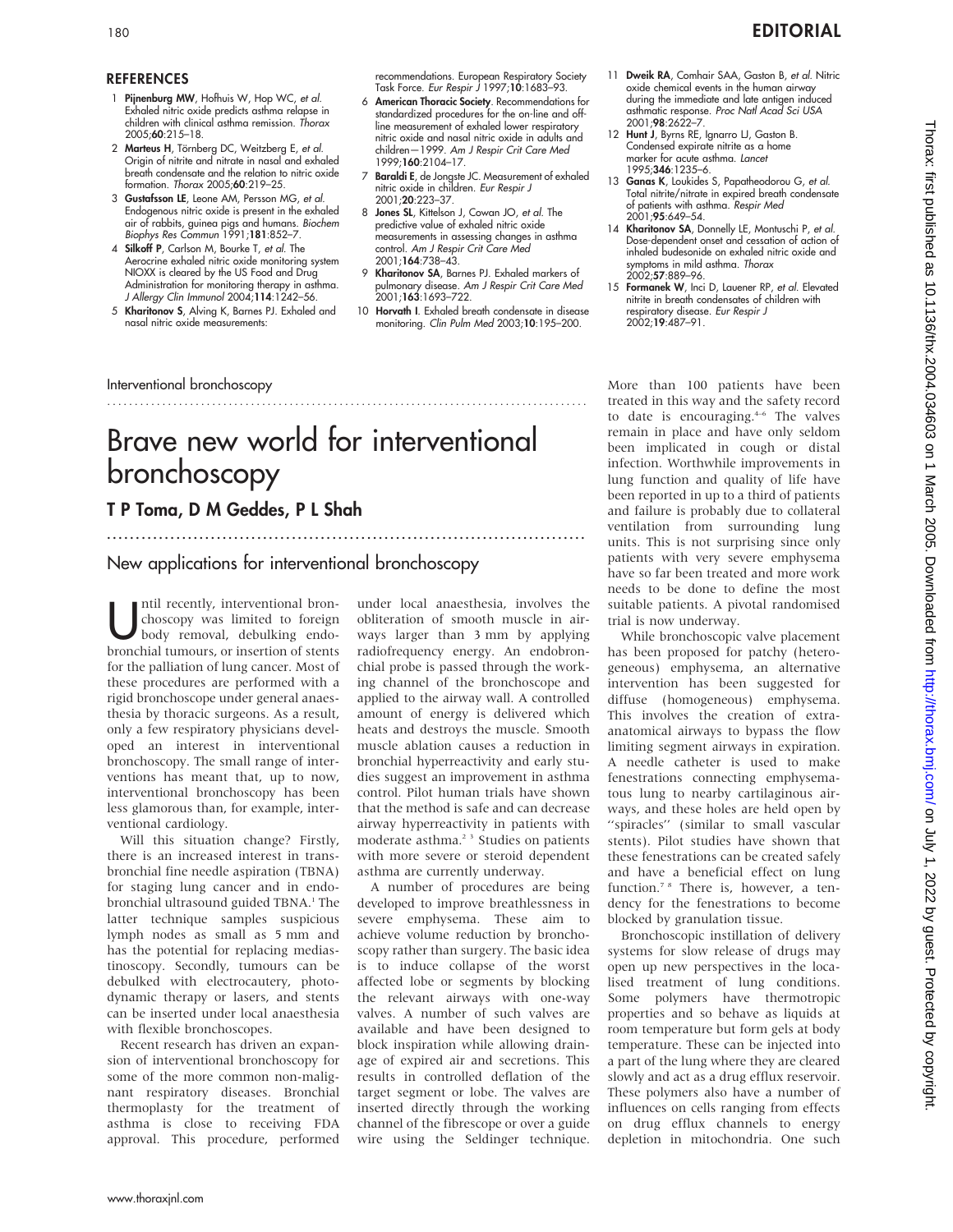effect is to improve the sensitivity of drug resistant cells to chemotherapy. The natural development of this technology would be to directly instil specific drug eluting gels into the lung via a bronchoscope. For example, a polymer and chemotherapy drug combination could be injected into the target segment of the lung where it forms a gel and gradually elutes the chemotherapeutic drug and also improves the sensitivity of the cells to the treatment. The development of this technology is speculative at present but may have widespread applications in respiratory medicine—ranging from chemotherapy for lung cancer through to gene therapy for cystic fibrosis and regenerative treatments in emphysema.<sup>9</sup>

These interventions stimulate the future of interventional bronchoscopy. Some may fail to become a clinical reality, but this is likely to be a fertile area of research in years to come. It is clear that interventional bronchoscopy is evolving and will have an impact on a

greater number of patients with respiratory diseases in the future.

The authors thank Dr Atul Mehta (Cleveland Clinic) for his review and comments.

Thorax 2005;60:180–181. doi: 10.1136/thx.2004.029983

......................

### Authors' affiliations

T P Toma, National Heart and Lung Institute, Dovehouse Street, London SW3 6JY, UK D M Geddes, Royal Brompton Hospital, Sydney Street, London SW3 6NP, UK P L Shah, Royal Brompton Hospital, Sydney Street, London SW3 6NP, UK and the Chelsea & Westminster Hospital, London SW10 9NH, UK

Correspondence to: Dr P L Shah, Department of Respiratory Medicine, Royal Brompton Hospital, Sydney Street, London SW3 6NP, UK; pallav.shah@imperial.ac.uk

#### REFERENCES

.......................................................................................

1 Krasnik M, Vilmann P, Larsen SS, et al. Preliminary experience with a new method of

Remodelling of CF airways

## Muscling into cystic fibrosis airways A M Sutcliffe, A J Knox

Remodelling of the airway smooth muscle layer is not confined to patients with severe CF but occurs also in those with mild to moderate disease

...................................................................................

**M** (CF) develop progressive airflow<br>obstruction. A subgroup of these<br>patients also have airway hypergeon (CF) develop progressive airflow **l**obstruction. A subgroup of these patients also have airway hyperresponsiveness to inhaled bronchoconstricting agents<sup>12</sup> and reversibility of airflow obstruction in response to bronchodilators.3 Parallels have been drawn between these observations and other airway diseases manifesting with airway obstruction and bronchial hyperresponsiveness such as asthma and chronic obstructive pulmonary disease (COPD). This led to speculation that remodelling of the airway smooth muscle (ASM) layer may contribute to bronchial hyperresponsiveness in CF.

Studies in the past have been restricted to patients with severe CF. Pathological studies of the lungs of these patients obtained either at necropsy or following transplantation or lobectomy showed an increase in smooth muscle area compared with healthy controls or patients with COPD.<sup>45</sup> In this issue of Thorax Hays et al<sup>6</sup> have, for the first time, studied the ASM layer in patients with mild to moderate CF using bronchoscopy and design based stereology. They found that the volume of smooth muscle in the airway submucosa in subjects with CF was higher than in normal controls and, furthermore, that this difference was attributable to smooth muscle cell hyperplasia rather than hypertrophy. This study raises several interesting questions. 1. Is this increase in the volume of the smooth muscle layer responsible for the airway hyperresponsiveness seen in many CF patients? 2. What factors are produced in the CF airway that could promote ASM hypertrophy? 3. Is there a relationship between the defective ion transport underlying CF pathophysiology and smooth muscle function in the CF airway?

Is the smooth muscle cell hyperplasia demonstrated by Hays et al sufficient to explain airway hyperresponsiveness in CF patients? Mathematical modelling approaches suggest that changes in airway dimensions in CF, including an increase in the smooth muscle area, probably contribute to airflow obstruction

endoscopic transbronchial real time ultrasound guided biopsy for diagnosis of mediastinal and<br>hilar lesions. *Thorax* 2003;**58**:1083–6.<br>2 **Cox G**, Miller J, McWilliams A, *et al*. Bronchial

- thermoplasty: one-year update. Paper presented at American Thoracic Society, Orlando, 2004.
- 3 Laviolette M, Thomson N, Niven R, et al. Asthma intervention research (AIR) trial: early safety assessment of bronchial thermoplasty. Paper presented at American Thoracic Society, Orlando, 2004.
- 4 Toma TP, Hopkinson NS, Hillier J, et al. Bronchoscopic volume reduction with valve implants in patients with severe emphysema.<br>*Lancet* 2003;**361**:931–3.
- 5 Snell GI, Holsworth L, Borrill ZL, et al. The potential for bronchoscopic lung volume reduction using bronchial prostheses: a pilot study. Chest 2003;124:1073–80.
- 6 Yim AP, Hwong TM, Lee TW, et al. Early results of endoscopic lung volume reduction for emphysema. J Thorac Cardiovasc Surg 2004;127:1564–73.
- 7 Lausberg HF, Chino K, Patterson GA, et al. Bronchial fenestration improves expiratory flow in emphysematous human lungs. Ann Thorac Surg 2003;75:393–7.
- 8 Rendina EA, De Giacomo T, Venuta F, et al. Feasibility and safety of the airway bypass procedure for patients with emphysema. J Thorac Cardiovasc Surg 2003;125:1294–9.
- 9 Kabanov AV, Batrakova EV, Alakhov VY. Pluronic block copolymers as novel polymer therapeutics for drug and gene delivery. *J Control*<br>*Release* 2002;**82**:189–212.

and bronchial hyperresponsiveness in these patients.<sup>4</sup> Interestingly, tumour necrosis factor  $\alpha$  (TNF- $\alpha$ ), a cytokine found in increased amounts in the CF airway, has been shown to potentiate ASM contraction in response to cholinergic stimulation in vitro, $\bar{z}$  and there is evidence that TNF-a induces a hypercontractile phenotype by enhancing agonist induced calcium signals, as well as agonist induced force generation.<sup>8</sup> Thus, it may be that factors other than ASM hyperplasia alone contribute to bronchial hyperresponsiveness in CF. It would be interesting to investigate whether the presence and degree of airway hyperresponsiveness correlates with smooth muscle hyperplasia in these patients. The difficulty is that it is not possible to study the small airways—which collectively make the greater contribution to airflow obstruction—in the subgroup of patients with mild to moderate disease.

There are interesting similarities and contrasts between the inflammatory milieu found in the asthmatic and CF airways. Inflammation in CF is primarily neutrophil driven whereas, in asthma, T lymphocytes, eosinophils and mast cells are of greater importance although neutrophils may play a role in severe asthma. This has consequences for the range of cytokines and mediators that predominate in the inflamed airway. Airway inflammation and remodelling involves not just inflammatory cells but also structural cells such as fibroblasts, epithelial cells, and ASM cells. Inflammatory and structural cells